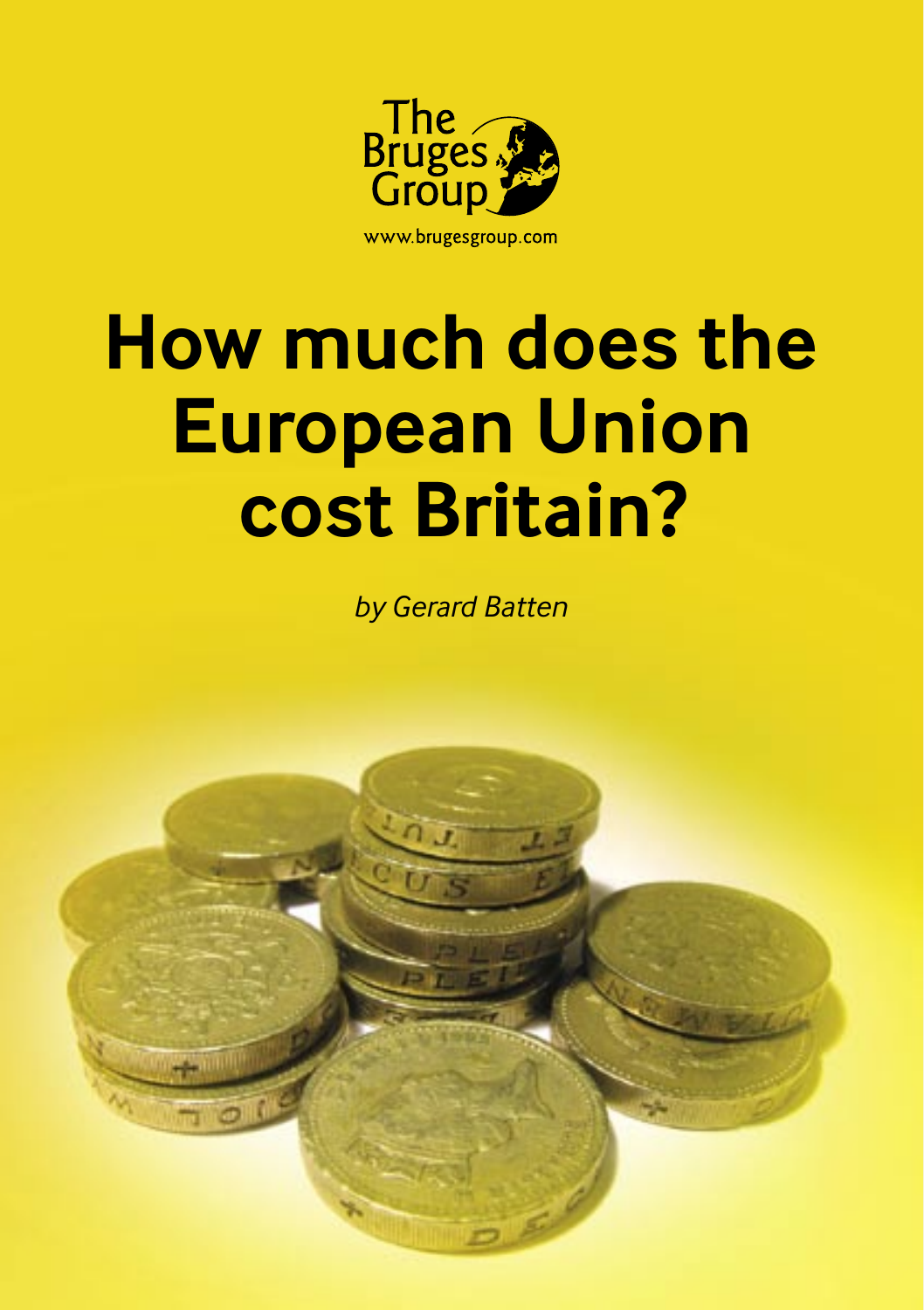## **How much does the European Union cost Britain?**

by Gerard Batten *UK Independence Party Member of the European Parliament for London*

© The Bruges Group 2006

Published in August, 2005 by The Bruges Group, 232 Linen Hall, 162-168 Regent Street, London W1B 5TB **www.brugesgroup.com**

Bruges Group publications are not intended to represent a corporate view of European and international developments. Contributions are chosen on the basis of their intellectual rigour and their ability to open up new avenues for debate.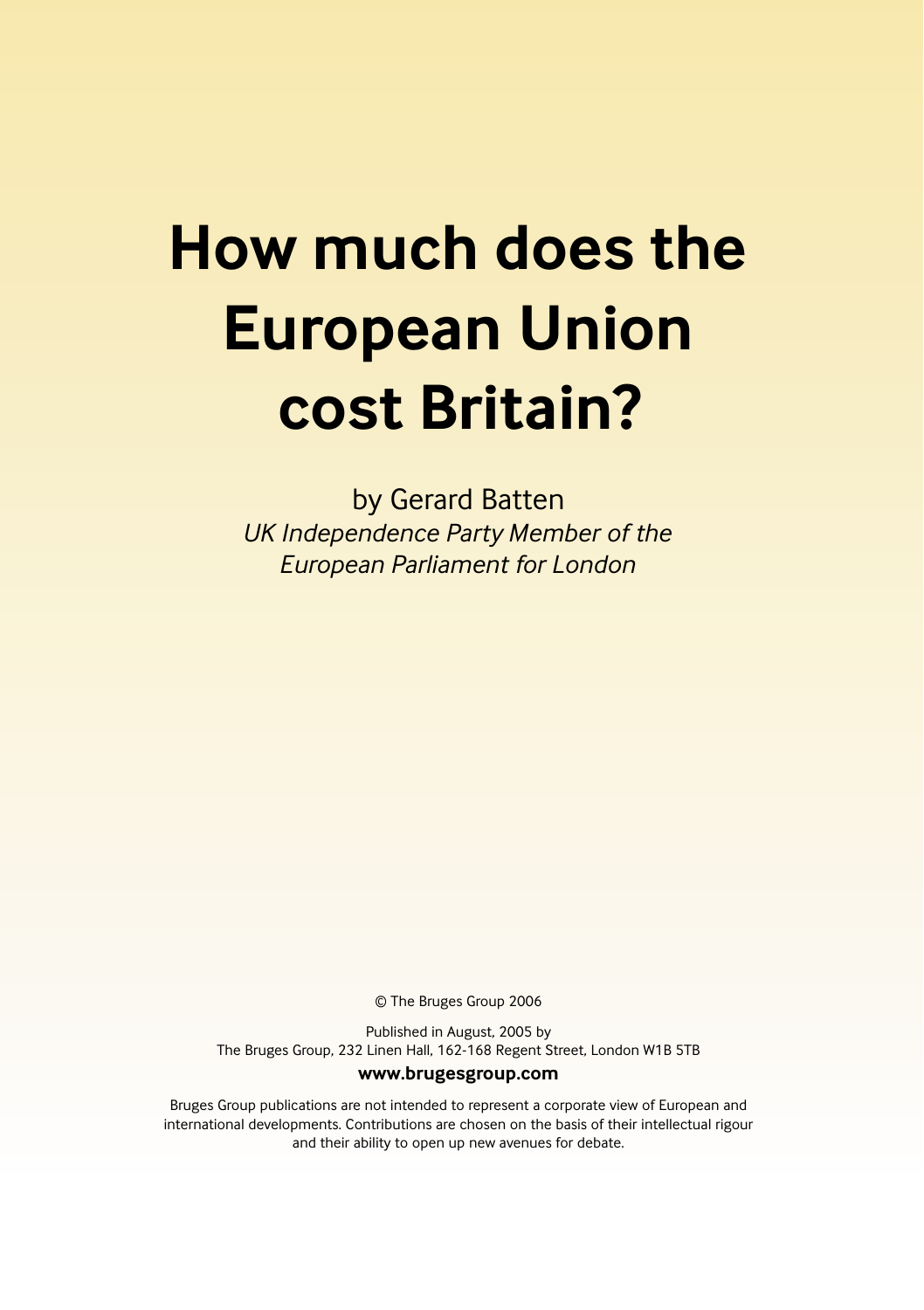#### **By 2007 the combined direct and indirect costs of EU membership will cost Britain close to £100,000 per minute.**

Since Britain joined the 'European Economic Community' in 1973, Parliamentarians have time and again called for a cost-benefit analysis to prove or disprove the benefits of membership; successive Conservative and Labour governments have consistently refused on the grounds that the benefits are 'self-evident'.

Establishing the exact costs of EU membership is not easy. Set out on the following pages are the known direct costs and the indirect costs as calculated by economists from the best information available. Where exact costs are not known conservative estimates have been made; the real costs are likely to be higher.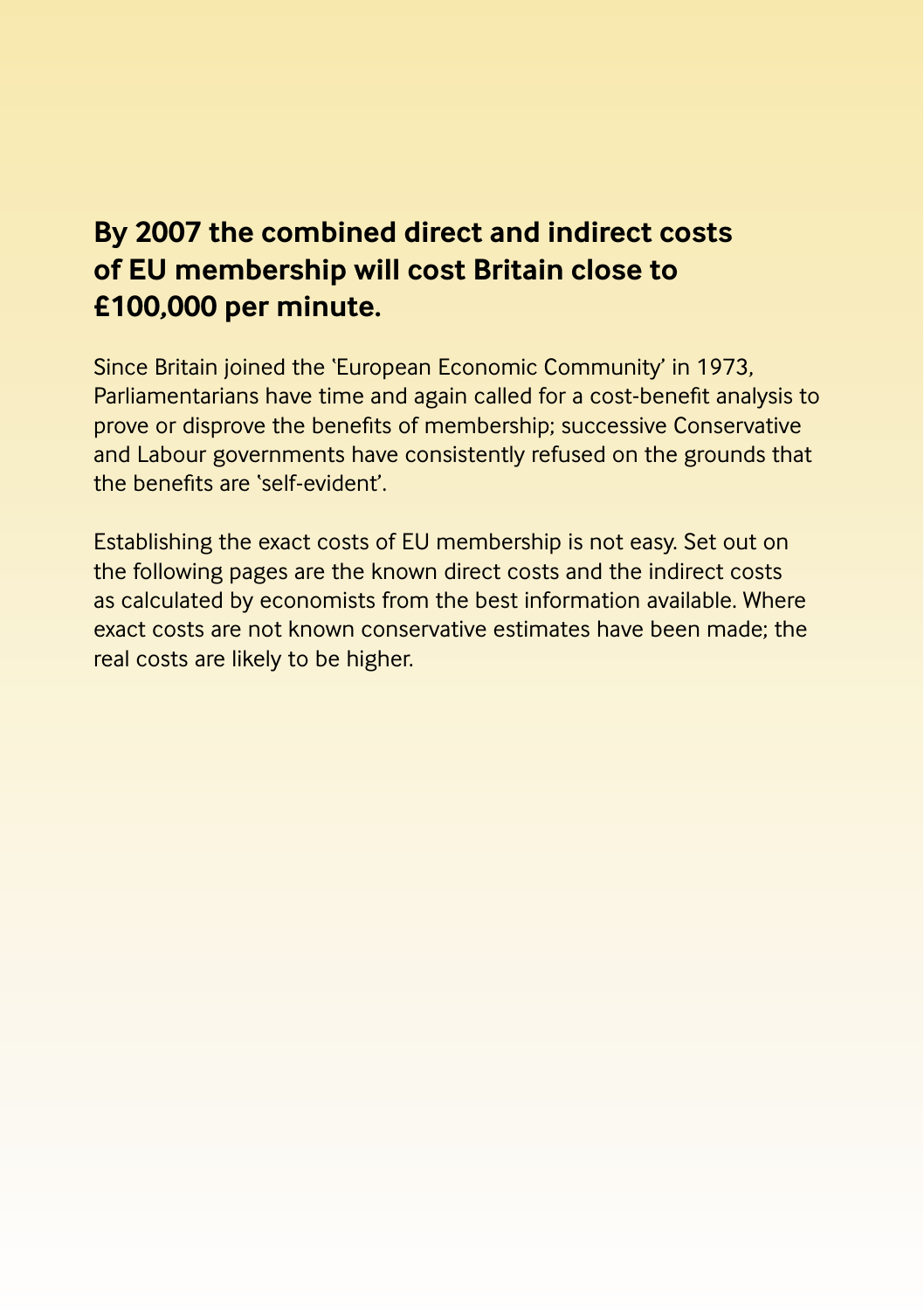## Contents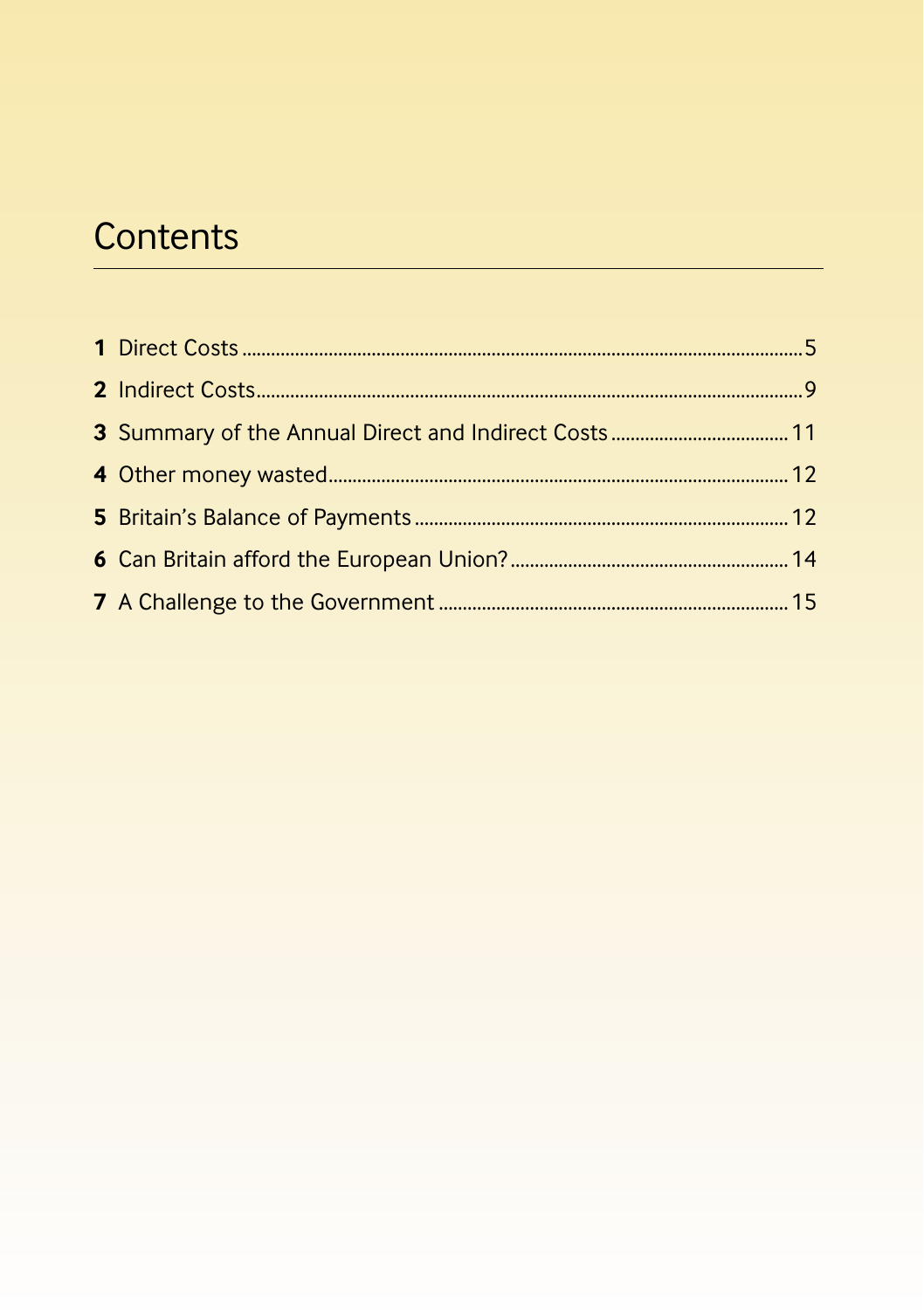### **1** Direct Costs

#### **1.1 Britain's Direct Contributions to the EU Budget**

Britain's gross contributions to the EU budget are made up of: **Traditional Own Resources**, consisting of customs duties, agricultural duties and sugar levies collected by member states on behalf of the EU; VAT **Based Own Resources**, levied on a notional harmonised VAT base;

**Gross National Income (GNI) Based Own Resource Payments**, a residual instrument to balance the budget after the other own resource payments are taken into account.

Just before Christmas 2005 Prime Minister Tony Blair agreed a new EU budget for the period 2007–2013. Mr Blair surrendered £7.1 billion of the British rebate over that period. He said it was necessary to *"Transfer wealth from rich countries to poor countries"*, and *"invest in Eastern Europe".*

In April 2006 Budget Commissioner Dalia Grybauskaite revealed that the true cost of the budget overall would rise from **£578** billion to **£604** billion. The total budget, taking into account various contingency funds, will be about **£629** billion.

Britain's annual net contribution of £4.7 billion in 2007 will rise year on year to 2013. Britain's total contribution will be in excess of **£44** billion net, and **£100** billion gross.

Let's look at the estimated costs for 2006 and how they will rise in 2007.

|      | UK Contribution | EU Spending in UK | UK Rebate | UK Net Contribution |
|------|-----------------|-------------------|-----------|---------------------|
| 2006 | £12.824bn       | £5.188bn          | £3.338bn  | £4.298bn            |
| 2007 | £14.2bn         | £5.6bn            | £3.9bn    | £4.7bn              |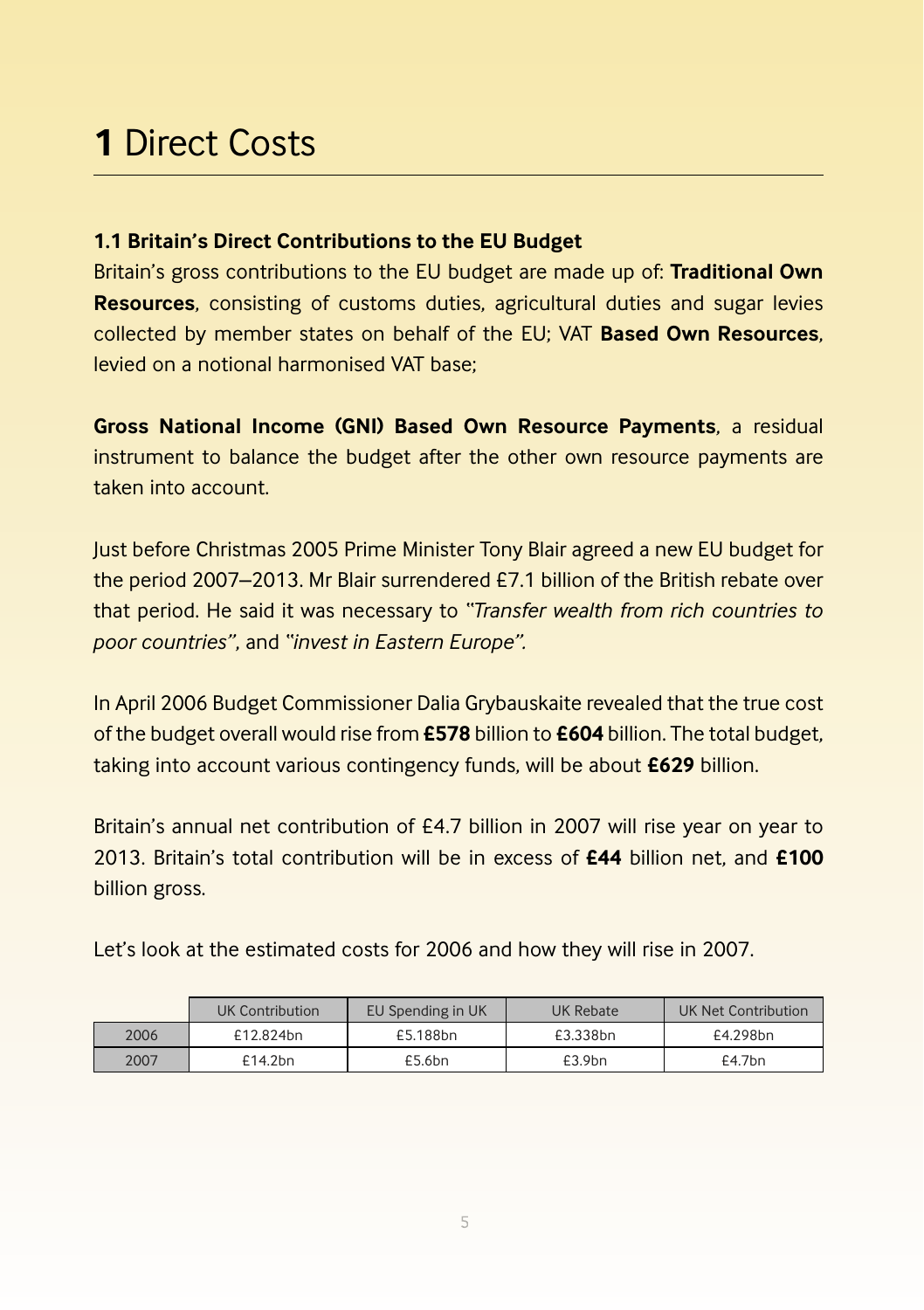To put these telephone number figures in perspective they can be broken down as follows.

|                   | Per Annum | Per Month | Per Week | Per Dav  | Per Hour | Per Minute |
|-------------------|-----------|-----------|----------|----------|----------|------------|
| <b>Gross 2006</b> | £12.824bn | £1.068bn  | £246.6m  | £35.134m | £1.464m  | £24.399    |
| Net 2006          | £4.298bn  | £358.166m | £82.653m | £11.775m | £490.639 | £8.177     |
| <b>Gross 2007</b> | £14.2bn   | £1.183bn  | £273m    | £38.9m   | £1.6m    | £27,000    |
| Net 2007          | £4.7bn    | £391.666m | £90.384m | £12.876m | £536.530 | £8.942     |

**UK Contribution:** This gross figure includes TOR (Traditional Own Resources). The EU regards customs duties not as a contribution but its own levy, merely collected by the British government on its behalf. The EU allows Britain to keep 25% to cover operational costs.

**EU Spending in the UK:** Although the EU spends money in Britain on various projects, this is our own money that we could have otherwise spent ourselves. Taxpayers' money is used by the EU to promote itself for propaganda purposes.

**UK Rebate:** This was negotiated by Mrs Thatcher in 1984 in order to redress gross inequalities in UK contributions. Tony Blair surrendered a significant part of the rebate in 2005, and the EU intends that it should eventually disappear completely.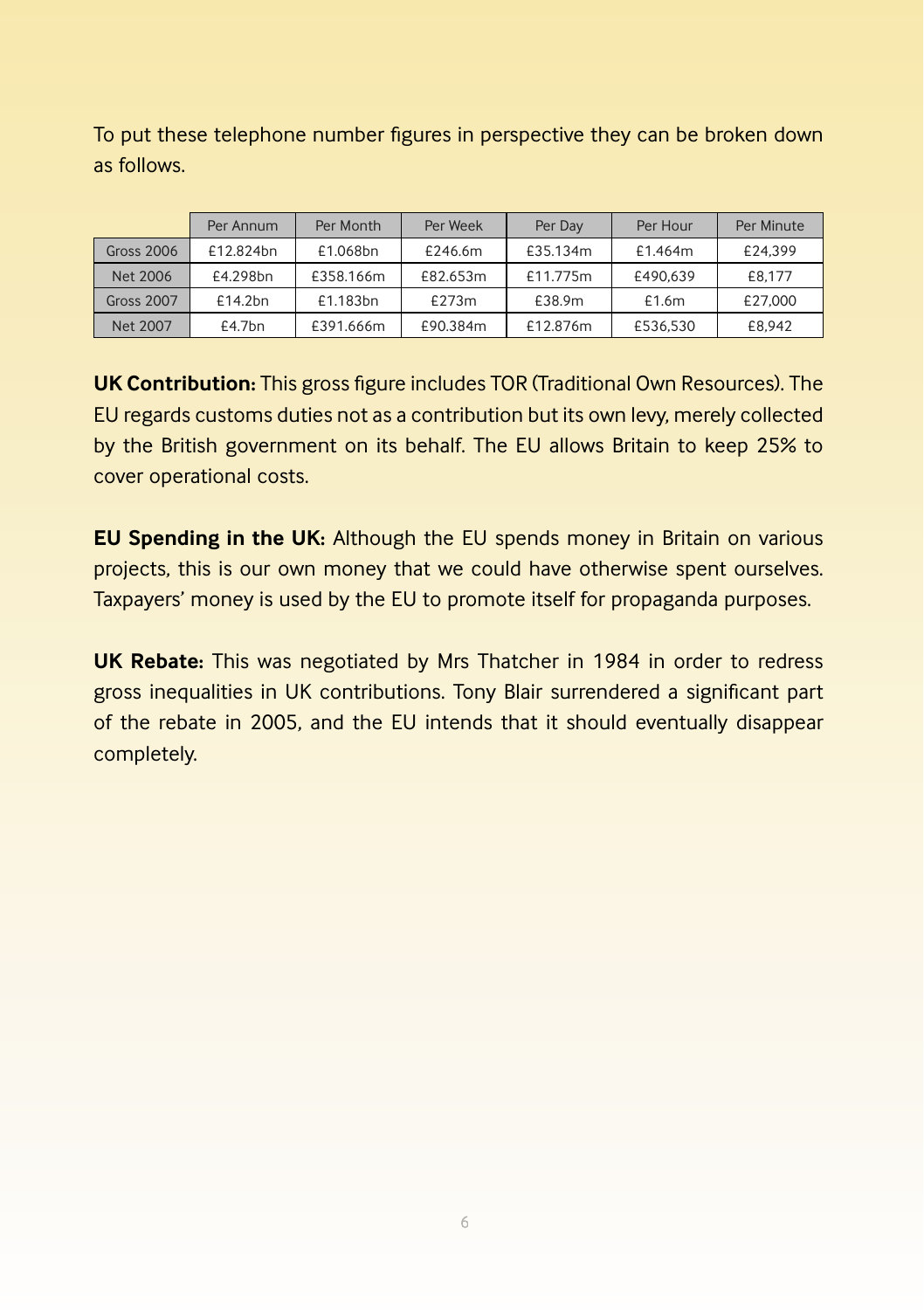| 1.2 UK Financial Contributions to the EU Budget 1973 - 2006 |  |
|-------------------------------------------------------------|--|
|-------------------------------------------------------------|--|

| Calendar Year            | Gross<br>Contributions £ | <b>Public Sector</b><br>Receipts £ | Negotiated<br>Abatements<br>& Refunds £ | <b>Net</b><br>Contribution £ |
|--------------------------|--------------------------|------------------------------------|-----------------------------------------|------------------------------|
| 1973                     | 181                      | 79                                 | $\mathsf{O}\xspace$                     | 102                          |
| 1974                     | 179                      | 150                                | 0                                       | 29                           |
| 1975                     | 341                      | 398                                | 0                                       | 57                           |
| 1976                     | 463                      | 296                                | 0                                       | 167                          |
| 1977                     | 737                      | 368                                | $\mathbf 0$                             | 369                          |
| 1978                     | 1,348                    | 526                                | 0                                       | 822                          |
| 1979                     | 1,606                    | 659                                | $\mathbf 0$                             | 947                          |
| 1980                     | 1,767                    | 963                                | 98                                      | 706                          |
| 1981                     | 2,174                    | 1,084                              | 693                                     | 397                          |
| 1982                     | 2,862                    | 1,240                              | 1,019                                   | 603                          |
| 1983                     | 2,976                    | 1,521                              | 807                                     | 648                          |
| 1984                     | 3,201                    | 2,017                              | 528                                     | 656                          |
| 1985                     | 3,925                    | 1,853                              | 227                                     | 1,845                        |
| 1986                     | 4,493                    | 2,216                              | 1,701                                   | 576                          |
| 1987                     | 5,202                    | 2,345                              | 1,153                                   | 1,704                        |
| 1988                     | 5,120                    | 2,182                              | 1,595                                   | 1,343                        |
| 1989                     | 5,587                    | 2,116                              | 1,156                                   | 2,315                        |
| 1990                     | 6,355                    | 2,183                              | 1,697                                   | 2,475                        |
| 1991                     | 5,807                    | 2,765                              | 2,497                                   | 545                          |
| 1992                     | 6,738                    | 2,827                              | 1,881                                   | 2,030                        |
| 1993                     | 7,985                    | 3,291                              | 2,539                                   | 2,155                        |
| 1994                     | 7,189                    | 3,253                              | 1,726                                   | 2,210                        |
| 1995                     | 8,889                    | 3,665                              | 1,207                                   | 4,017                        |
| 1996                     | 9,109                    | 5,092                              | 2,412                                   | 1,605                        |
| 1997                     | 8,261                    | 4,658                              | 1,739                                   | 1,864                        |
| 1998                     | 10,265                   | 4,105                              | 1,384                                   | 4,776                        |
| 1999                     | 10,524                   | 3,466                              | 3,176                                   | 3,882                        |
| 2000                     | 10,518                   | 4,241                              | 2,085                                   | 4,192                        |
| 2001                     | 9,379                    | 3,430                              | 4,560                                   | 1,389                        |
| 2002                     | 9,438                    | 3,201                              | 3,099                                   | 3,138                        |
| 2003                     | 10,966                   | 3,728                              | 3,559                                   | 3,679                        |
| 2004                     | 10,895                   | 4,294                              | 3,593                                   | 3,008                        |
| 2005                     | 12,567                   | 5,307                              | 3,656                                   | 3,604                        |
| 2006 (estimate)          | 12,824                   | 12,824                             | 5,188                                   | 4,298                        |
| <b>Total in billions</b> | 199.871                  | 84.707                             | 53.125                                  | 62.039                       |

*Figures shown in millions.*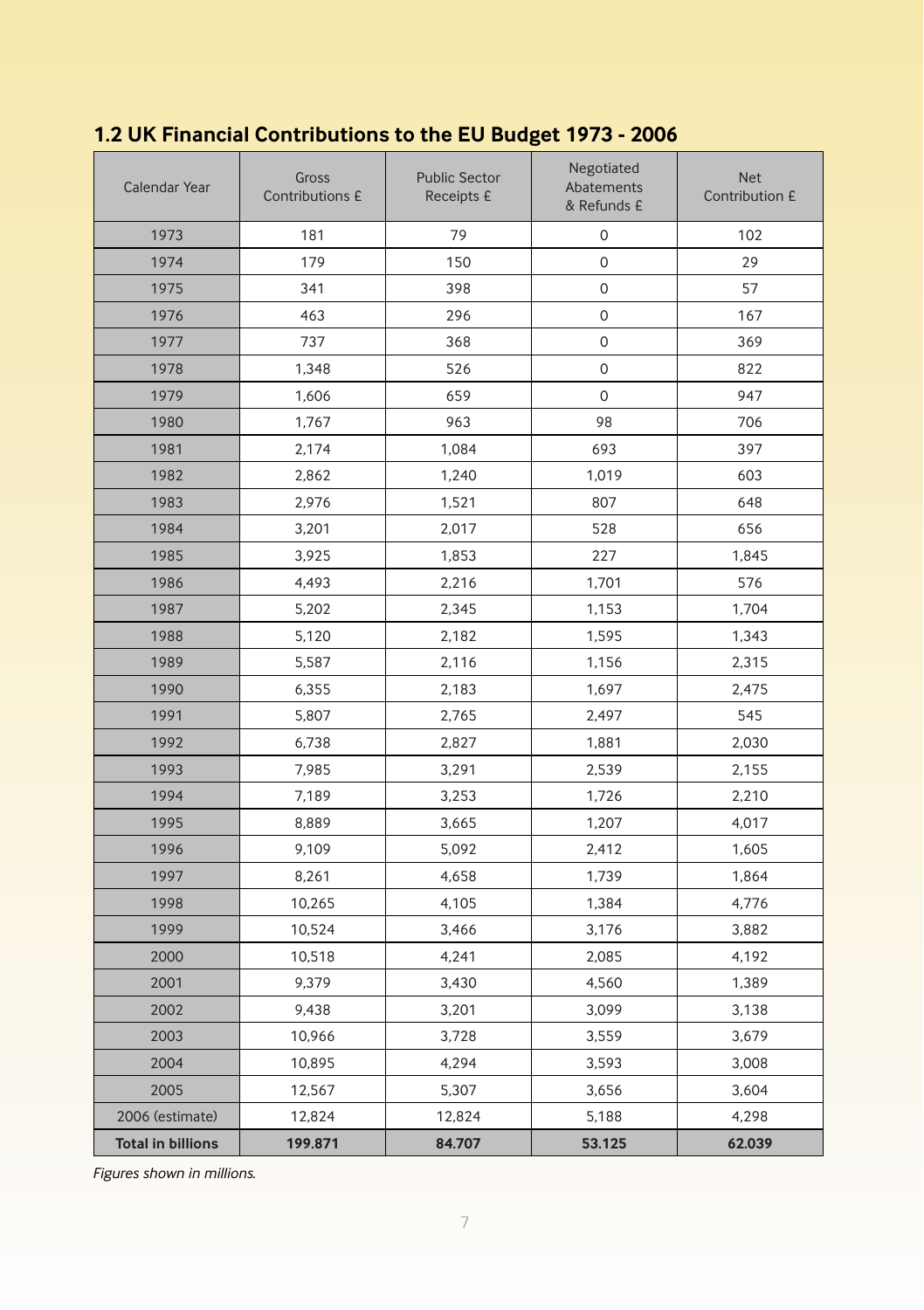#### **1.3 This is not the whole story regarding direct contributions**

Britain's direct contributions do not represent the total monies transferred to the EU: more money is transferred than we actually know about. The direct contributions exclude those payments made by the UK Treasury to other constituent parts of the EU. For example some of the money we pay to the EU Overseas Aid budget is not included in the usual budget figures, and some payments to the Common Agricultural Policy may also not be included.

The costs identified over a five year period 2000 to 2004 are £9.1 billion<sup>1</sup>. An average of **£1.8 billion** per annum. This can be expected to rise annually over the budget period 2007 to 2013.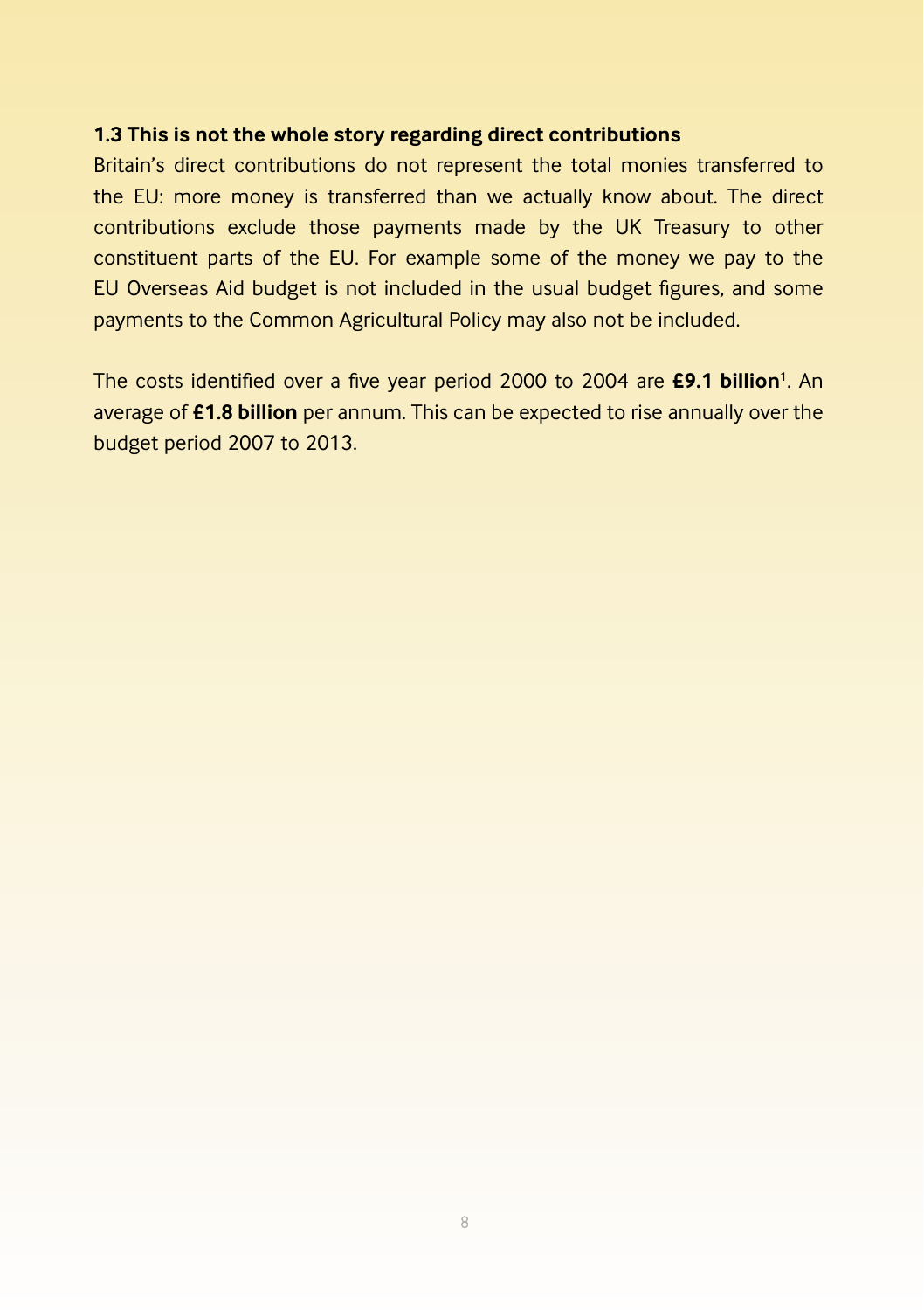### **2** Indirect Costs

#### **2.1 The Common Agricultural Policy**

The CAP is the most notorious indirect cost of membership, and represents subsidies to EU farmers, the single biggest beneficiary being the French. The CAP ensures that the French get back **98%** of their total contributions to the EU budget. Britain does not claw back agricultural subsidies which we are entitled to do. Of the UK's agricultural imports 19% come from outside the EU and these are subject to the Common External Tariff.

Various organisations such as the Consumer Association and the Trade Justice Movement have estimated that the CAP costs a British family of four at least an additional **£20** on their weekly food bill (£1,000 per year). About half of this is made up of higher taxes in order to subsidise farmers, and half through higher food bills compared to what we would pay for the same food on the world market. So Britain pays twice, first into the CAP, and second through taxes on its food imports from outside the EU.

The CAP hits hardest those who pay proportionally more of their income on food (e.g. pensioners and families on low incomes) and those poorer countries who depend on agricultural cash crops for the bulk of their exports.

The total cost is estimated at **£15.6 billion** per annum.

#### **2.2 The Common Fisheries Policy**

When Prime Minister Edward Heath took Britain into the EEC in 1973 he surrendered control of Britain's national fishing grounds to the EU. The Common Fisheries Policy is probably the single most disastrous EU policy of all. The industrialised fishing fleets of EU member countries have ravaged Britain's formerly fertile fishing grounds and the EU's quota system sees millions of fish thrown back dead into the sea because they are not allowed to be landed under EU rules. The CFP is an economic, ecological and moral obscenity.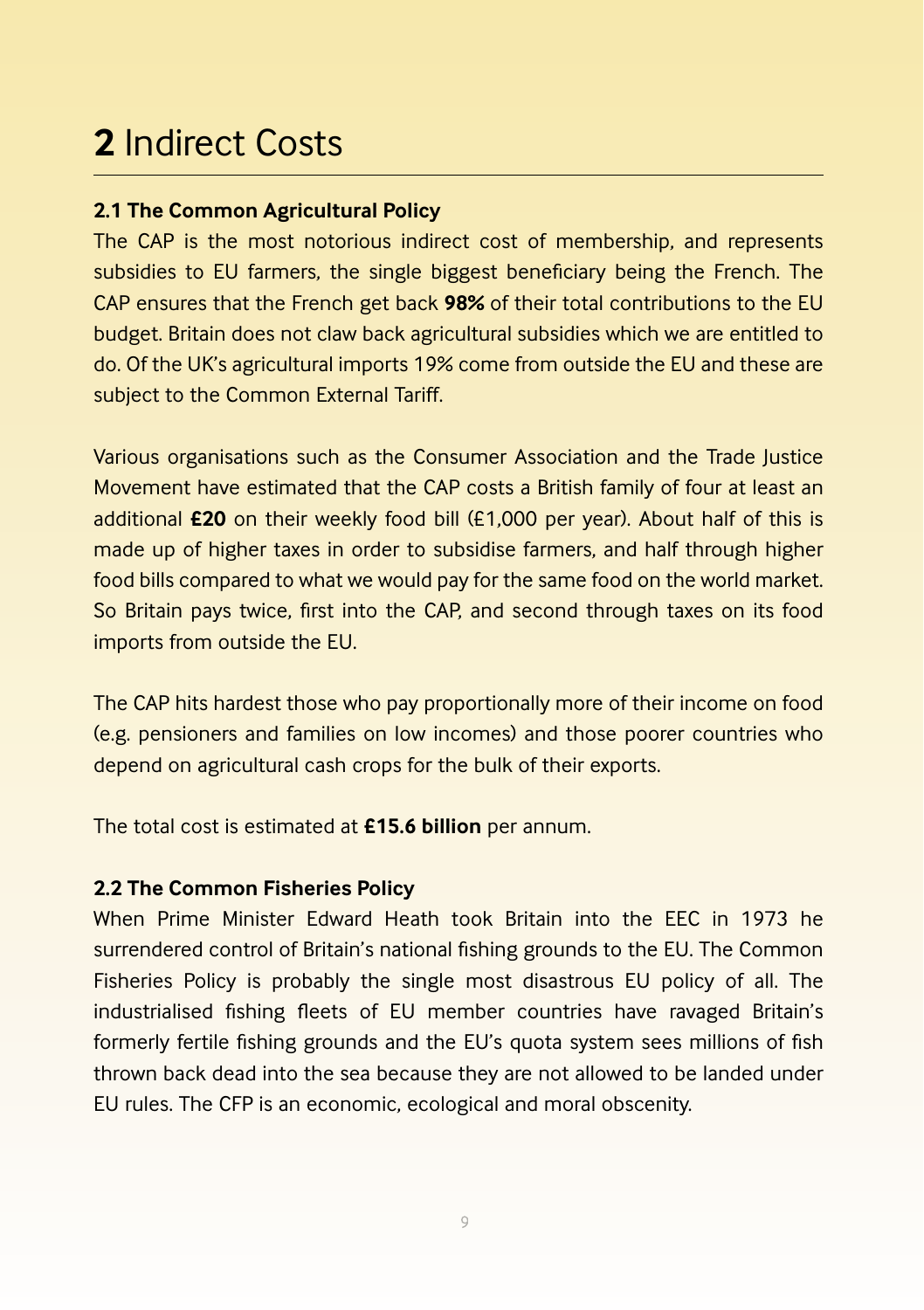The Common Fisheries Policy has virtually destroyed Britain's fishing industry and resulted in thousands of jobs being destroyed. The estimated cost to Britain is at least **£1 billion** per annum.

#### **2.3 EU Over-Regulation**

It is now estimated that at least **70%** of Britain's new laws now originate in the European Union. The European Union has an insatiable appetite for passing new Directives and Regulations.

Compliance with these laws has a direct effect and cost for government, private organisations and business; these costs are passed on to taxpayers and consumers.

The Dutch Deputy Prime Minister and Finance Minister, Mr Gerrit Zalm, calculated that the cost to Holland of EU over-regulation is about 2% of Gross Domestic Product. Only partial studies have been carried out on the cost of over-regulation to Britain. Britain has a GDP of about £1,000 billion per annum, and on the basis that the cost to Britain would be similar to that of Holland, i.e. 2% of GDP, then the cost of over-regulation is **£20 billion** per annum.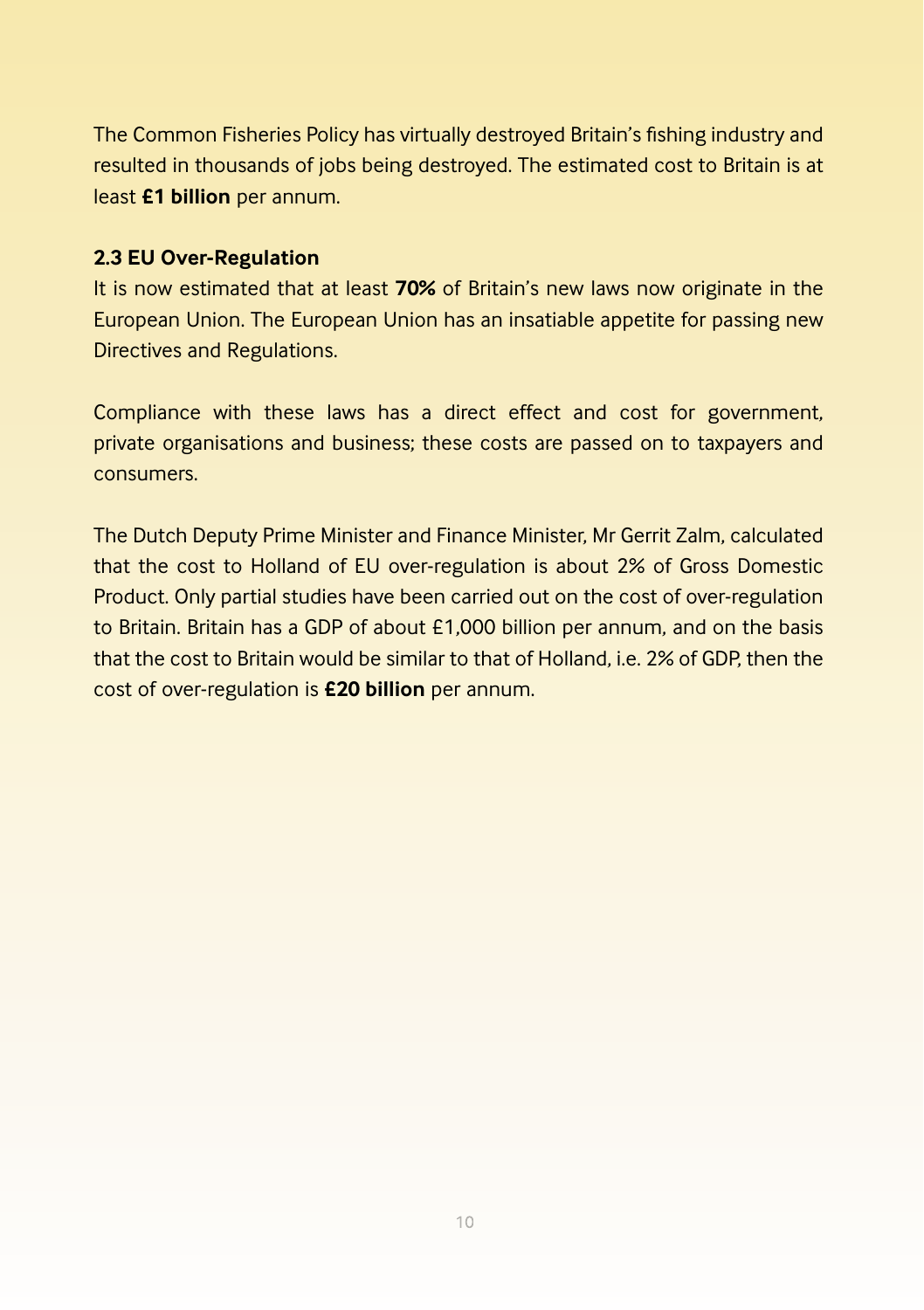### **3** Summary of the Annual Direct and Indirect Costs

|                                   | 2006    | 2007                |
|-----------------------------------|---------|---------------------|
| <b>Gross Contributions</b>        | £12.8bn | £14.2bn             |
| Payments to EU institutions       | £1.8bn  | £2.2bn <sup>2</sup> |
| <b>Common Agricultural Policy</b> | £15bn   | £15bn <sup>3</sup>  |
| <b>Common Fisheries Policy</b>    | £1bn    | £1bn <sup>4</sup>   |
| <b>EU Over-Regulation</b>         | £20bn   | £20bn <sup>5</sup>  |
| <b>Total</b>                      | £50.6bn | £52.4bn             |

Let's put those figures in perspective.

|      | Per Annum | Per Month | Per Week | Per Dav | Per Hour | Per Minute |
|------|-----------|-----------|----------|---------|----------|------------|
| 2006 | £50.6bn   | £4.2bn    | £973m    | £139m   | £5.7m    | £96.271    |
| 2007 | £52.4bn   | £4.3bn    | £1bn     | £143.5m | £6m      | £99.696    |

There are 646 Parliamentary constituencies in the UK. By 2007 the gross cost per constituency will be just over **£81 million** per annum; or put another way, given the estimated population of 60 million people in the UK that is over **£873** per annum for every man, woman and child.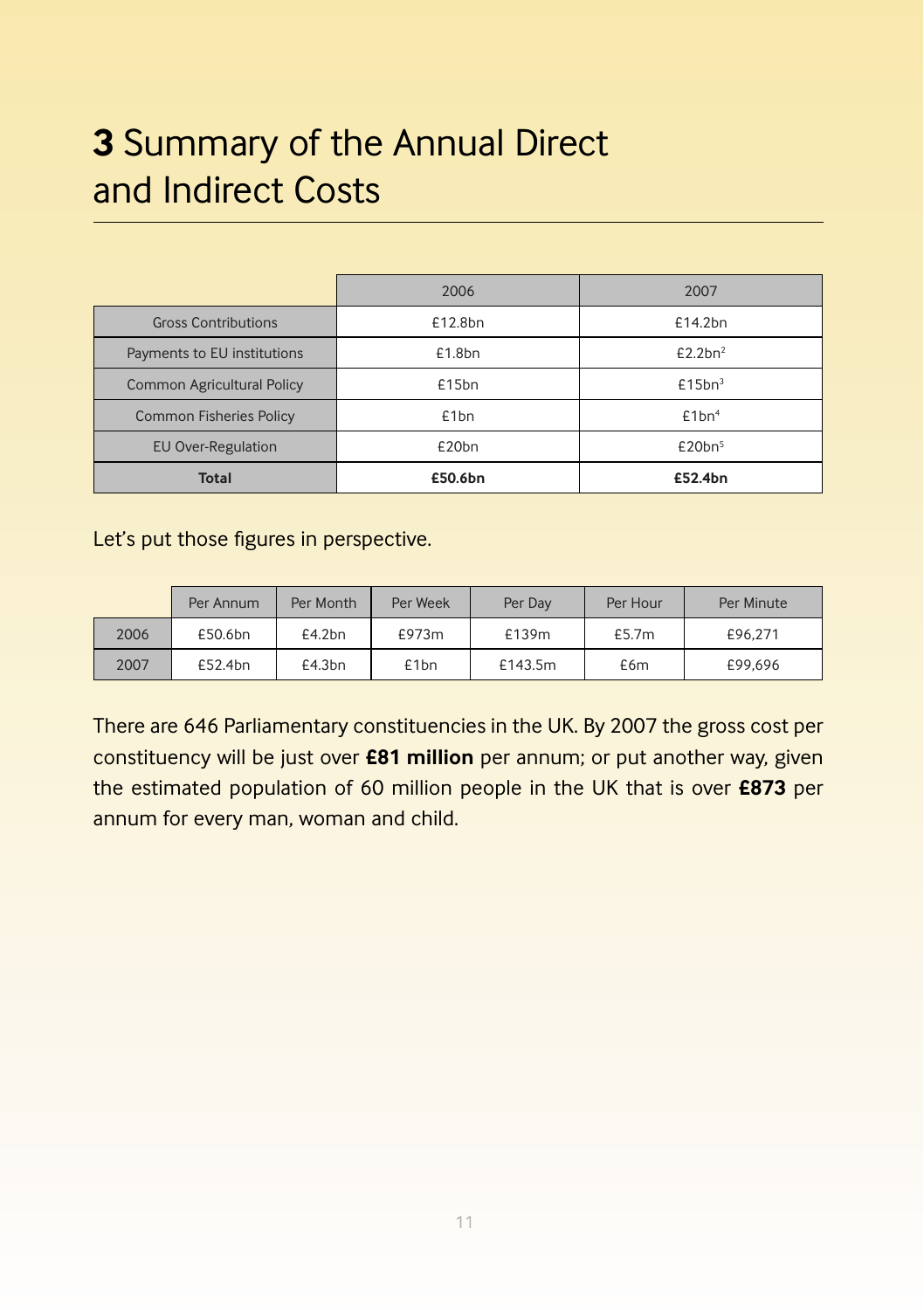### **4** Other money wasted

**Tens of millions** of pounds were spent by the Bank of England in supporting the launch of the euro; and other organisations, including the NHS, spent millions preparing for possible British entry. Although not a member of the European Single Currency the UK was required to put up 15% of the capital of the European Central Bank. This is not a cost as such but money that could have been invested **elsewhere. Over £18 billion** has been spent on the **Euro-fighter**, a common European fighter plane that is obsolete before it comes into service. Although this was not directly an EU project it represents the move towards a common European defence and defence procurement policy. A cheaper and better airplane could be bought from the USA. Galileo, the EU's own planned satellite system (to rival the USA's GPS system) is estimated to cost Britain at least an initial **127.25 million euros (£91 million)**.

### **5** Britain's Balance of Payments with the EU and the World 1973 - 2004

We were told that membership of the 'Common Market' would facilitate trade; but if we look at the balance of trade figures for the countries of the European Union we see that Britain has an accumulated trade deficit with the EU of **£285 billion** up to 20046 whereas we have a trade surplus of almost **£29.5 billion** with non EU countries. EU membership has certainly not increased our profitable trade with EU countries. The EU is a customs union not a free trade area. As a customs union it tends towards protectionism. Membership of the EU has therefore distorted Britain's trade patterns adversely, preventing us buying more beneficially on the world market.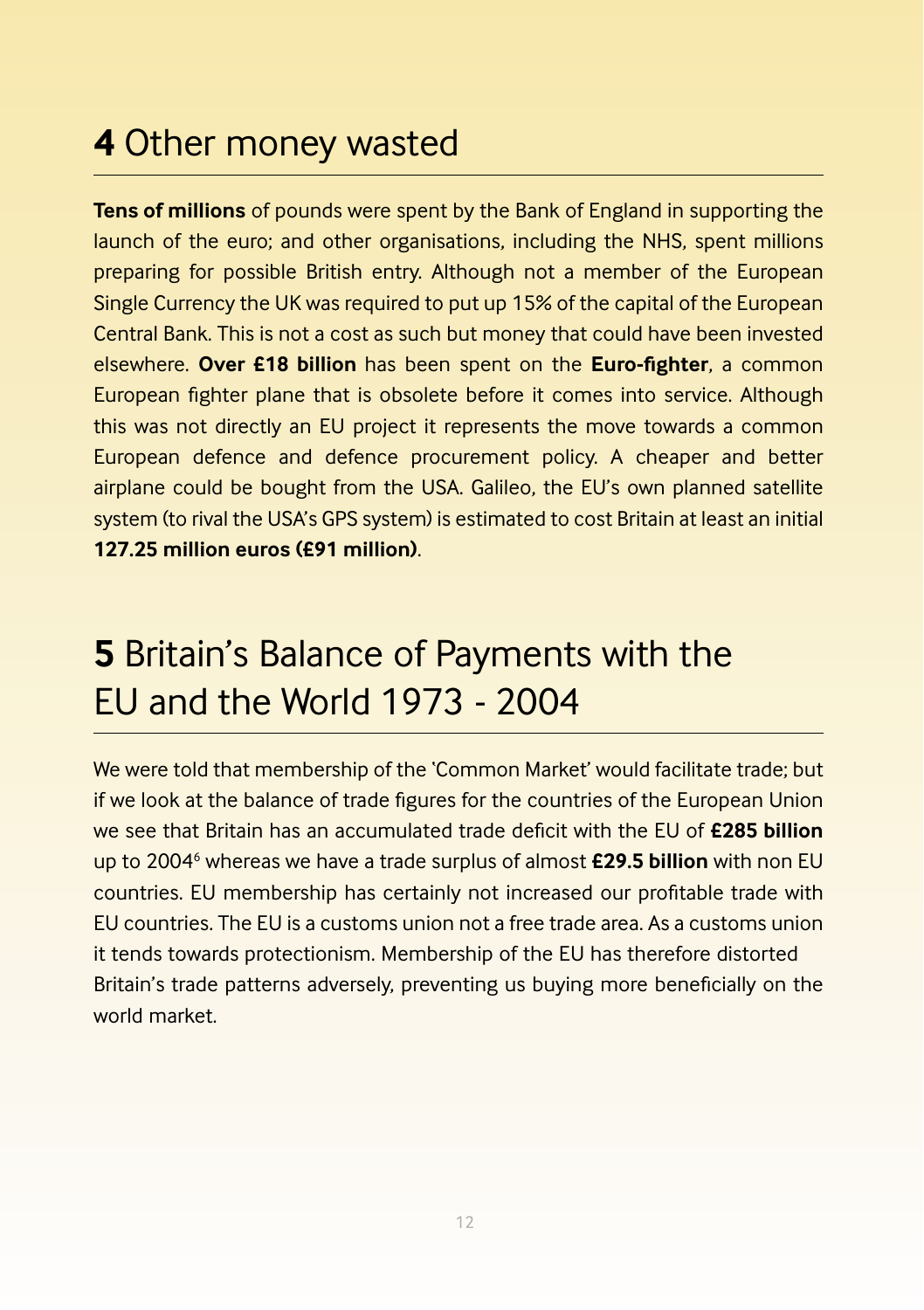#### *Figures shown in millions.*

| Calendar Year            | <b>Balance with EU</b><br>Balance with non EU<br>Countries in Trade &<br>Countries in Trade &<br><b>Services</b><br><b>Services</b> |               | Balance with the world<br>in Trade & Services |  |
|--------------------------|-------------------------------------------------------------------------------------------------------------------------------------|---------------|-----------------------------------------------|--|
| 1973                     | $-E 1,674$                                                                                                                          | £ 678         | -£ 996                                        |  |
| 1974                     | -£ 2,592                                                                                                                            | -£ 590        | $-E$ 3,182                                    |  |
| 1975                     | $-E 2,831$                                                                                                                          | £1,308        | $-E 1,523$                                    |  |
| 1976                     | -£ 2,536                                                                                                                            | £1,764        | -£ 772                                        |  |
| 1977                     | $-E2,215$                                                                                                                           | £ 2,268       | £ 53                                          |  |
| 1978                     | -£ 2,920                                                                                                                            | £4,043        | £1,123                                        |  |
| 1979                     | -£ 2,995                                                                                                                            | £ 2,542       | $-E453$                                       |  |
| 1980                     | £815                                                                                                                                | £ 2,028       | £ 2,843                                       |  |
| 1981                     | £1,694                                                                                                                              | £ 5,054       | £ 6,748                                       |  |
| 1982                     | £813                                                                                                                                | £3.836        | £4.649                                        |  |
| 1983                     | £41                                                                                                                                 | £3,488        | £ 3,529                                       |  |
| 1984                     | -£ 1,029                                                                                                                            | £ 2,511       | £1,482                                        |  |
| 1985                     | $-E 1,496$                                                                                                                          | £3,734        | £ 2,238                                       |  |
| 1986                     | -£ 8,832                                                                                                                            | £7,968        | $-E864$                                       |  |
| 1987                     | $-E12,889$                                                                                                                          | £8.086        | $-E4,803$                                     |  |
| 1988                     | $-E18,175$                                                                                                                          | £1,700        | $-£16,475$                                    |  |
| 1989                     | $-E20,811$                                                                                                                          | -£1,587       | $-E22,398$                                    |  |
| 1990                     | $-E18,393$                                                                                                                          | $-E$ 353      | $-£18,746$                                    |  |
| 1991                     | -£ 5,793                                                                                                                            | $-E 2,161$    | -£ 7,954                                      |  |
| 1992                     | $-E11,823$                                                                                                                          | £1,690        | $-E10,133$                                    |  |
| 1993                     | $-E13,207$                                                                                                                          | £ 2,451       | $-£10,756$                                    |  |
| 1994                     | $-E12,523$                                                                                                                          | £10,104       | $-E 2,419$                                    |  |
| 1995                     | $-E12,500$                                                                                                                          | £9,608        | -£ 2,892                                      |  |
| 1996                     | $-E 5,485$                                                                                                                          | £1,296        | $-E4,189$                                     |  |
| 1997                     | $-E4,845$                                                                                                                           | £ 5,349       | £ 504                                         |  |
| 1998                     | -£ 5,923                                                                                                                            | $-E 2,032$    | -£ 7,955                                      |  |
| 1999                     | -£ 8,928                                                                                                                            | $-E 6,301$    | $-E15,229$                                    |  |
| 2000                     | -£ 7,299                                                                                                                            | $-£11,951$    | $-E19,250$                                    |  |
| 2001                     | $-E14,379$                                                                                                                          | $-£12,566$    | $-E26,945$                                    |  |
| 2002                     | $-E24,936$                                                                                                                          | $-E 6,615$    | $-£31,551$                                    |  |
| 2003                     | $-E29,708$                                                                                                                          | $-E 1,274$    | $-E30,982$                                    |  |
| 2004                     | $-E31,806$                                                                                                                          | $-E 6,619$    | $-E38,425$                                    |  |
| 2005                     |                                                                                                                                     | Not available |                                               |  |
| <b>Total in billions</b> | $-£285.180$                                                                                                                         | £29.457       | $-£255.723$                                   |  |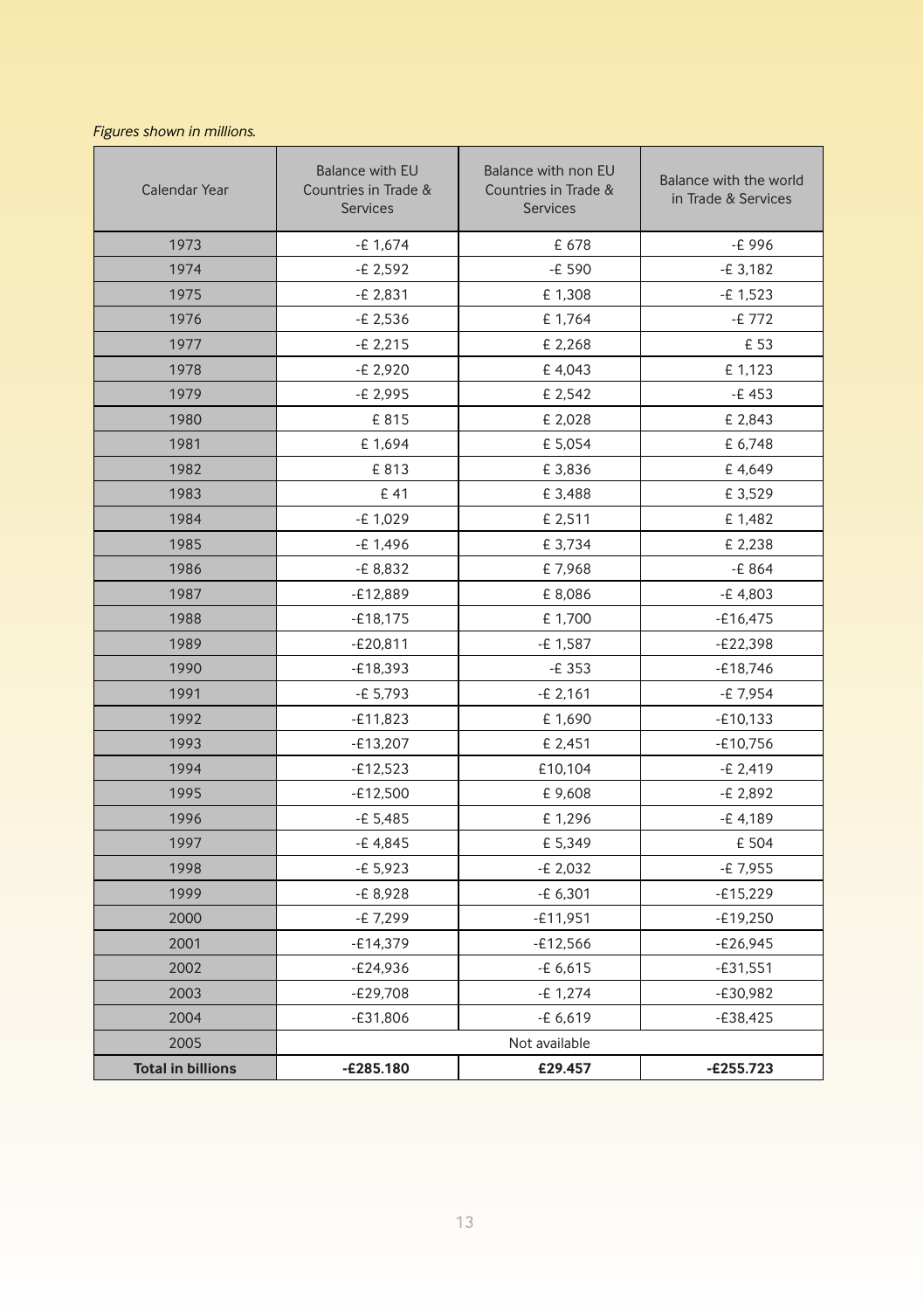### **6** Can Britain afford the European Union?

On the basis of the best estimates that we have (as summarised above in item 3) the total combined direct and indirect cost to Britain of belonging to the EU by 2007 will be **£52.4 billion per annum,** or close to **£100,000 per minute**. And this figure will go on rising.

At the same time we have accumulated a trade deficit with the member countries of the European Union of **£285 billion**. Britain buys far more from EU countries than they buy from us. If Britain left the EU the remaining member countries would not stop trading with us; normal commercial trade would continue.

Even if Britain were forced to pay the Common External Tariff on exports to EU countries the benefits of leaving and trading on the world market would far outweigh the costs.

Leaving the EU would put Britain in a very strong position to establish a trade agreement with the EU. Twenty three countries of the world, including Mexico and Switzerland, already have some kind of trade agreement with the EU, and another 69 countries are negotiating agreements, almost half the countries of the world. If they do not need to be members of the EU in order to trade with Europe why does Britain?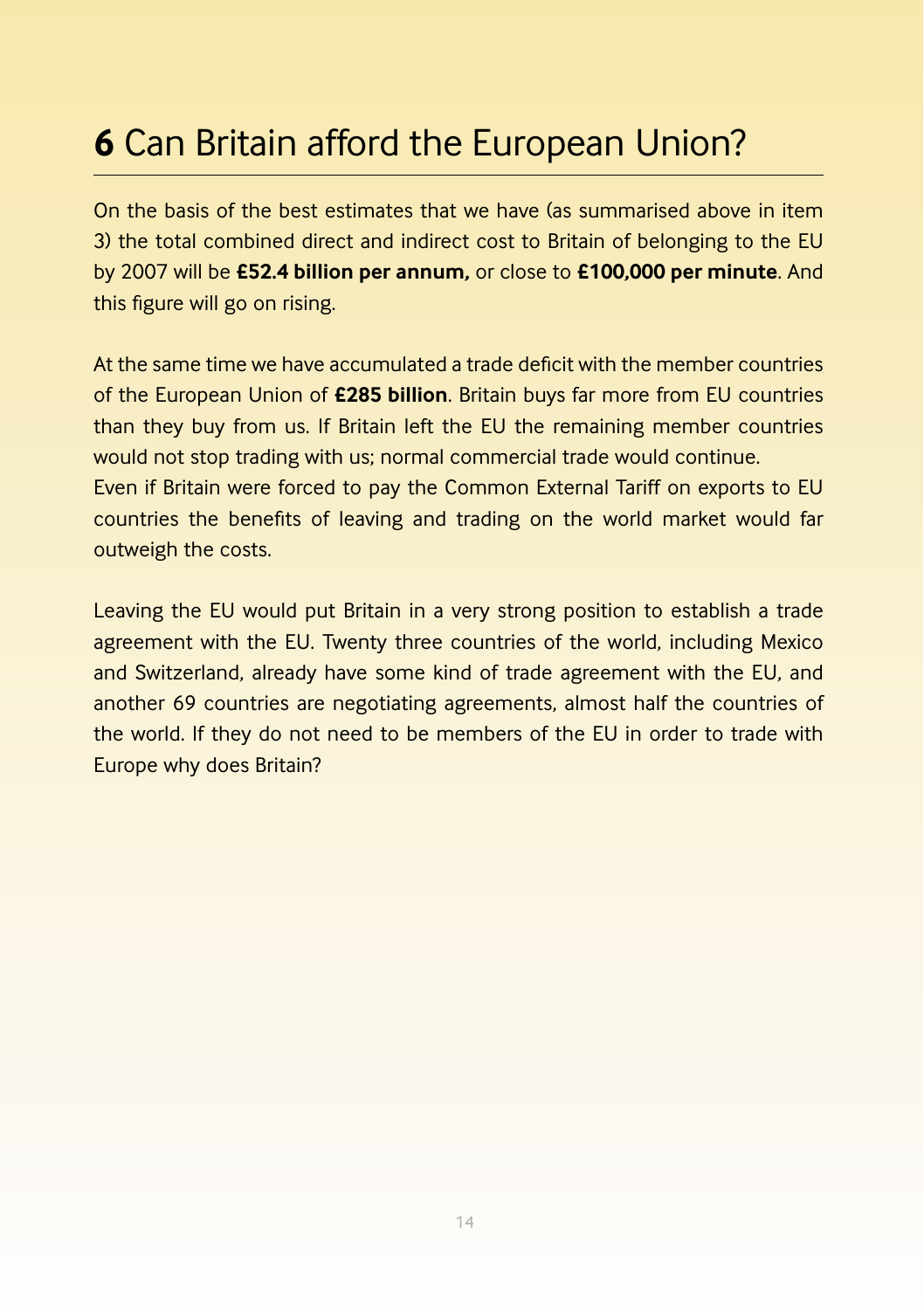### **7** A Challenge to the Government

If the Government believes that membership of the EU is beneficial to Britain and that we should remain a member, then let it commission an independent and impartial cost/benefit analysis so that the supposed benefits can be proved and the findings openly debated. If any of the figures contained in this document are incorrect let the Government challenge them and provide the correct figures.

The European Union is heading towards its real purpose, which is to create a pan-European political state: a **United States of Europe**. The real purpose has never been about trade and friendly co-operation. The British people should be presented with the full facts and figures so that they can decide if this is what they want, and if the price is worth paying.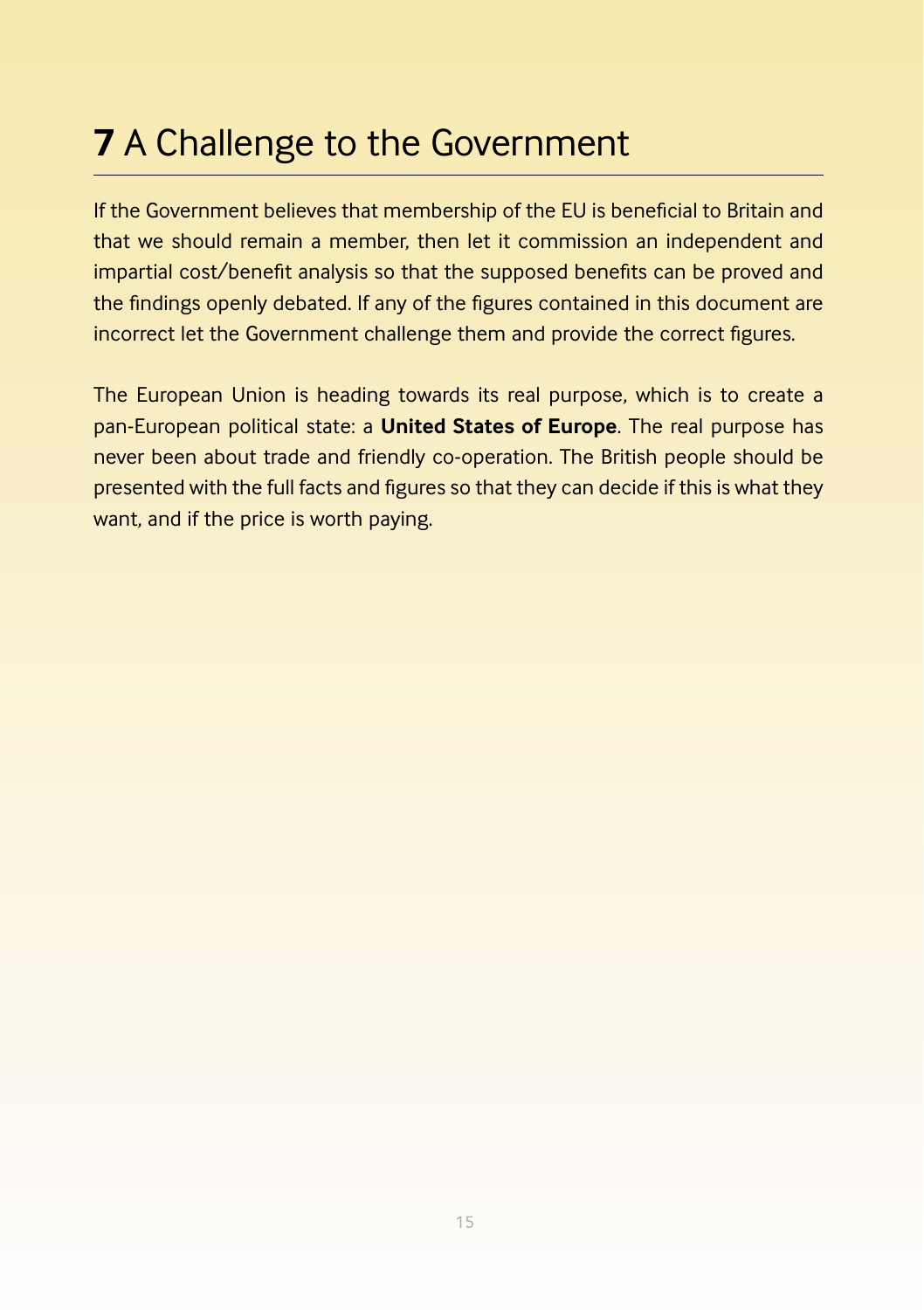### Sources

#### **Futurus**

Suite 312, Olympic Way, Wembley, Middlesex, HA9 0NP. T: 020 8782 1135/6 **Labour Euro-Safeguards Campaign** 72 Albert St, London, NW1 7NR. T: 020 7691 3800 **A Cost Too Far?** By Ian Milne. Published by Civitas, 72 Great Peter St, London, SW1P 2EZ. T: 020 7799 6677 www.civitas.org.uk **Office of National Statistics, Pink Book.** 

### **Notes**

- 1 Labour Euro-Safeguards Campaign, Bulletin, March 2006
- 2 These payments have been assumed to increase proportionally to the increase in gross contributions.
- 3 The Common Agricultural Policy costs have been assumed to remain the same.
- 4 The Common Fisheries Policy costs have been assumed to remain the same.
- 5 The costs of over-regulation have been assumed to remain the same.
- 6 The last year for which figures are available.

### Acknowledgments

Anthony Scholefield, Futurus Adrian Muldrew, researcher for UK Independence Party, Independence & Democracy Group, European Parliament